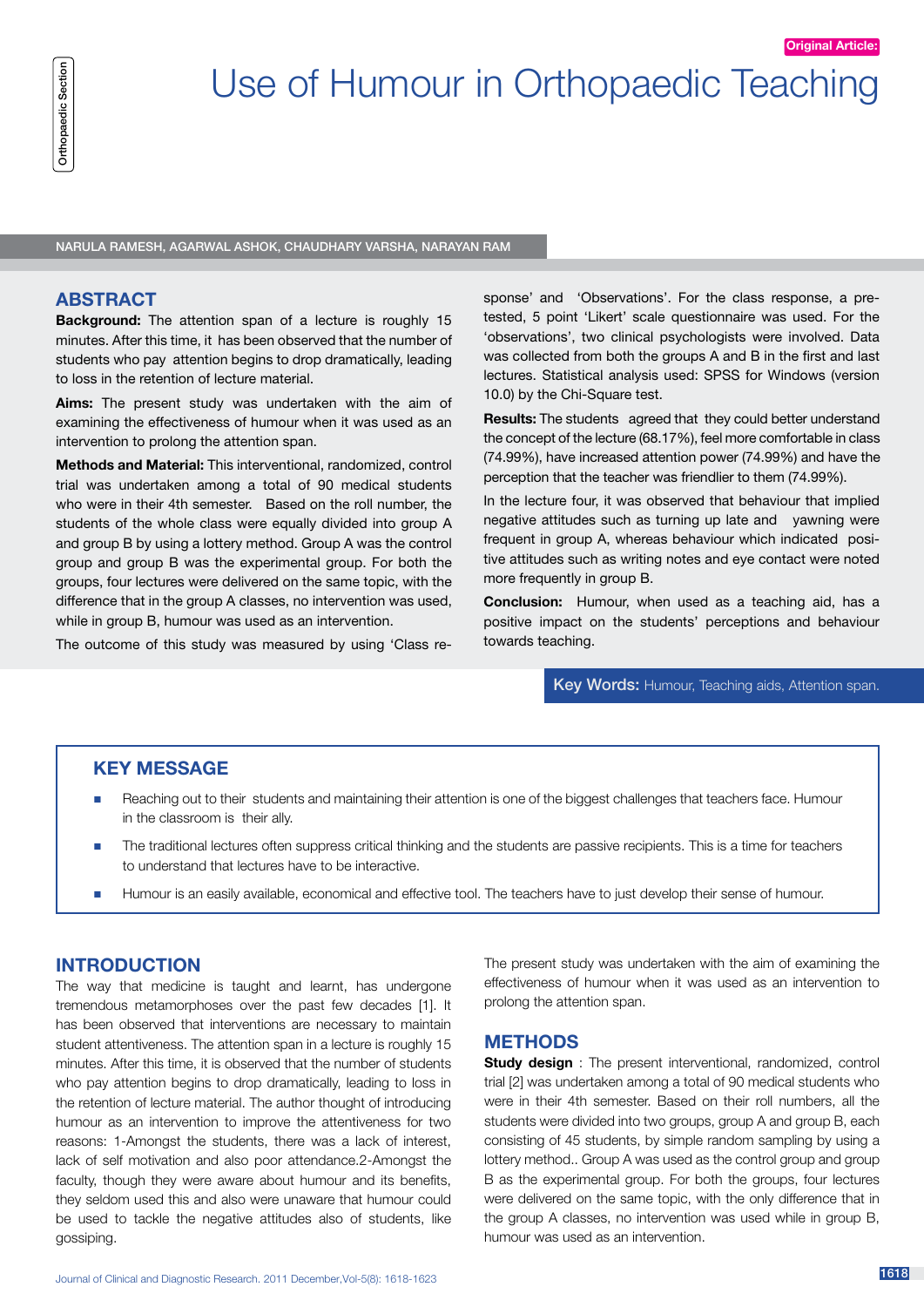**Tools:** The outcome of this study was measured by using 'Class response' and 'Observations'. For the class response, a pretested, 5 point, 'Likert' scale questionnaire (Strongly disagree-Disagree-Neither agree or disagree-Agree-Strongly agree) was used and the answers from the students were kept anonymous. For the observations, two clinical psychologists were involved. Data was collected from both the groups A and B in the first and last lectures.

**Setting and participants :** The study was undertaken after approval from the institutional ethics committee and after getting the written consent of the participating students, by the Department of Orthopaedics of our medical college, which is a private institution. Here, the students come from diverse cultural, socio-economic and educational backgrounds but a majority of the students belong to affluent families.

For the four lectures, there were four different topics. Each lecture on one topic was delivered on same day by the main author to the students of group A (control group) and also to group B (humour intervention group) and it was presented by using power point. The lecture topics were: (a) - Outline of Injuries and fracture classification (b)- Complication of fractures (c)- Clavicle fracture and (d)-Shoulder dislocation. For this study, the 4th semester medical students were chosen because they had not been previously exposed to the author or to the subject of orthopaedics.

For the observations, two clinical psychologists were included as single blind [3] in the study. To minimize the observer bias, the seating arrangement in the lecture theatre was done separately for both of them in a way that they were facing the students to note their observations on a structured checklist. They were also kept unaware about the aim of the study. A mean of the inputs was calculated later.

The lectures to group A were delivered without intervention, while in group B, humour was used as an intervention to break the monotony. Humour was taken up as any event that elicits laughter. Body language was used to deliver the message that they can enjoy as well as learn. The benefits of edutainment [4] were enumerated in the first lecture as set induction. Though humour of the formal type like the use of images and mnemonics was incorporated in slides, the author preferred storytelling [5], which was relevant to the topic as well as the most convenient one. The use of humour of the spontaneous type was done to deter gossiping and mischief among the students. An article -teacher tip: humour in the classroom [6] proved to be beneficial.

**Data analysis :** The data were analyzed by using SPSS for Windows (version 10.0) by applying the Chi-Square test and p values of 0.05 and less were considered as significant.

#### **RESULTS**

**A-Questionnaire:** The students of both the groups A and B were given questionnaires to assess their experience in lectures 1 and 4 and the results were graded by using Likert's scale.

It was observed that the nearly half of the students of group-A disagreed about understanding the concept of lecture-1 and their % remained somewhat the same in lecture-4 also (48.64 and 47.22% respectively), whereas in group-B, the % of the students who agreed (both agreed and strongly agreed) about understanding the concept of the lecture, increased from 52.62% in lecture one to 68.17% in lecture four. However, this difference was found to be statistically insignificant [Table/Fig-1].

When the students were asked about their comfort in the class, it was observed that in group A, more than half of the students disagreed (54.05%) with respect to lecture-1 and their numbers remained nearly the same in lecture-4 also (49.99%). In group B, the % of the students who agreed to this question increased in lecture-4 as compared to lecture-1 (74.99 and 57.88% resp.). The difference was found to be statistically insignificant [Table/Fig-2].

It was found that the percentage of students of group A who disagreed about the maintenance of attention in lecture-1 somewhat remained the same in lecture-4 (54.04 and 52.77%), where as in group B, there was a drastic fall from lecture- 1 to lecture-4 in the % of students who disagreed to this question (42.10% and 13.63%). The difference was found to be statistically significant [Table/Fig-3].

It was observed that in group A, the percentage of students who were afraid of the teacher almost remained the same in lectures-1 to 4 (54.04% and 52.77%). In contrast to it, in group B, the number of students who were not afraid of the teacher increased from 39.47% in lecture-1 to 59.08% in lecture-4. However, the difference was found to be statistically insignificant [Table/Fig-4].

The percentage of students of group A who disagreed with the question that the teacher was friendly, remained somewhat the same in lectures 1 and 4 (62.15% and 63.88%), where as in group B, the number of students who agreed to this question increased from nearly half (47.36%) to three fourth (74.99%) and the difference was found to be statistically significant [Table/Fig-5].

**B-Observations:** When students attitude or behaviour was observed in both the groups in lecture-1 it was found that the negative attitude like late comers, yawning, napping, sleeping, whispering and gossiping all were more in group A in which humour was not used as a teaching aid. where as in the same lecture-1 positive attitude like good posture, smiling face, eye contact, nodding, writing notes and asking questions were observed more in group B in which humour was used as a teaching aid, however the difference in both the negative and positive attitude in lecture-1 between group A & B was not found to be statistically significant. [Table/Fig-6].

In a similar pattern to lecture-1 in lecture-4 also, negative attitude was more in group A and positive attitude was more in group B but here in lecture-4 difference in both attitude was much more as compare to lecture-1. Difference in positive attitude of both the groups in lecture-4 was found to be statistically significant [Table/ Fig-7].

### **DISCUSSION**

Wankat [7] cites numerous studies that suggest that student attention span during lecture are roughly fifteen minutes. After that, Hartley and Davies [8] found that the number of students paying attention begins to drop dramatically with a resulting loss in retention of lecture material. The same authors found that immediately after the lecture students remembered 70 % of information presented in first ten minutes of the lecture and 20 % of infor-mation presented in last ten minutes. Breaking up the lecture might work because students' minds start to wander and activities provide the opportunity to start fresh again, keeping students engaged.

Study done by Rajeev et al [9], aims to provide information to help teachers to mend their attitudes for better. This states that an ardent desire of every student is to have a resourceful, motivated, interactive, inspiring teacher. Obviously, a good teacher makes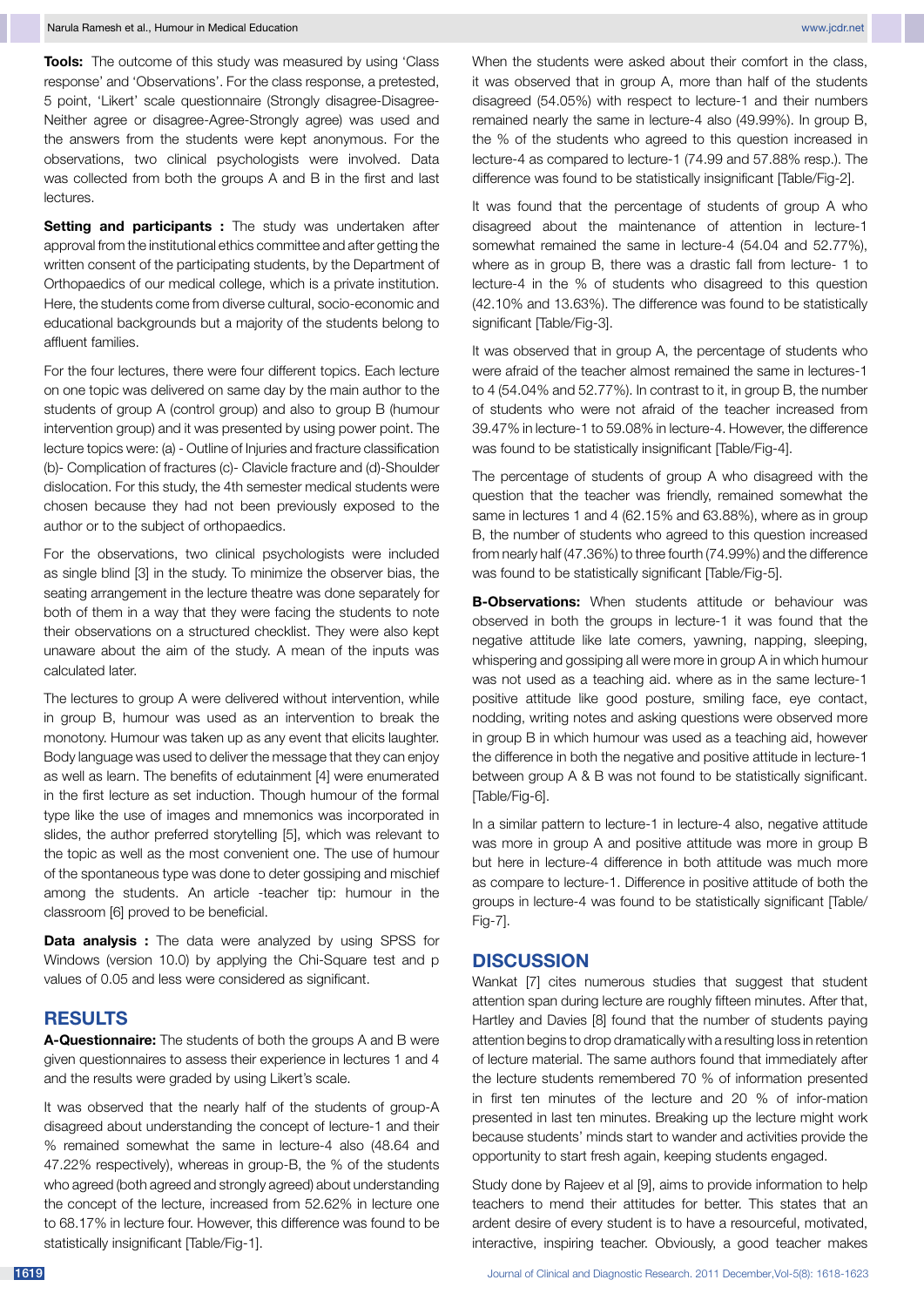way for sustainable, self-stimulating productive learning. Students adore such teachers. The rationale for this remains variable and obscure. Do students have any paradigm of characteristics of teachers? There is an imperative need to discern what students like/dislike and how they recognize good teachers. Can these trends be explored? This direct study is an attempt to understand attitude and attributes of students' assessment of a good teacher. Certainly, this will enable the teaching fraternity to adopt conciliatory measures wherever necessary. It is believed that students' opinions on effective teaching will bring sea of changes in teachers' attitudes. Significantly, all teachers are not same in creating excellent classroom climate. The innate personal traits and teaching methodology differ in decisive way among teachers.

According to Borchard [10] there are Nine ways that humour heals: combats fear, comforts, relaxes, reduces pain, boosts the immune system, reduces stress, spreads happiness, cultivates optimism, helps communication.

Humour appears to be widely used in medical teaching. At the Sydney Children's Hospital, a recent survey of senior staff showed that almost all used humour in their teaching (personal unpublished data). Almost 80% included humour in their teaching sessions, and regularly elicited laughter from their students. Most found it difficult to use humour and would like to use it more. Although they do not see humour as essential to good teaching, they believe that too little use of humour is made in teaching and that humour in teaching reduces stress; increases motivation; improves morale, enjoyment, comprehension, interest and rapport; and facilitates socialization into the profession. They did not think humour trivialized, distracted, encouraged dogmatism, or demeaned patients (if used in bedside teaching) or that its use was unprofessional. They thus attributed to the use of humour in education those qualities which are claimed for it in the educational literature [11].They stressed that humour should be appropriate to the topic and should be in context. The importance of using humour that is relevant to the subject is stressed by Ziv [12].

Although humour is used regularly by medical (and other) teachers, there is almost no literature on the use of humour in medical education; indeed, there is a paucity of research on its use in education generally. There have been few published controlled studies of the use of humour in learning, and only about half of these have demonstrated improved learning outcomes [11,12]. There is almost no literature on the use of humour in medical teaching. For example, in a bibliography of almost 200 citations related to humour, health and medicine maintained by the International Society for Humour Studies, only 13 articles related to the education of health professionals, and most of these were in nursing journals [13, 14].

Ziv studied the effects of humour during a 14-week statistics course for college students. The subject matter and teacher for both the control and experimental groups were identical, except that the teacher included the use of humour in the experimental group. At the end of the course, on the final examination, the students who were exposed to humour performed significantly better than the group with which humour was not used. Ziv emphasized that humour works best in small doses—usually four or five jokes or

cartoons per lecture and that the humour should be relevant to the material taught [12].

This is in congruence with present study, as humour was found to be very effective intervention in improving not only the attendance of the students in the class but also a very good way to increase their interest in the lecture as observed by increase in positive attitude and decrease in negative attitude of the students of group B, the lecture with humour. More over when asked by the students of both the groups, the students of lecture with humour found them more comfortable, more attentive and friendlier with the teacher as compared to the students of lecture without humour

Potential bias in the results of our study could be due to different number of students attending the lectures. Anonymity and confidentiality of the respondents was ensured in the questionnaire. Hence we did not have the identity of those missing. Our study is based on four lectures given with a gap of one week. Number of lectures could have been increased. Limitations of the findings -whether humour is appropriate while teaching all subjects -perhaps it is and can be incorporated for example through the use of -'bad examples of practice' but this needs to be considered as in the case of breaking bad news etc.

#### **CONCLUSION:**

Humour in teaching has multiple benefits for the students. The quality and content of humour as it is has been used in these setting needs to be defined further. Further research would justify the use of humour as an effective teaching aid in medical education.

#### **REFERENCES**

- [1] Mrityunjay, Kumar D, Gupta S. Medical Education-Present Scenario & Future. J K Science 2010; 12(3):154-6.
- [2] Park K. Principals of Epidemiology and Epidemiologic Methods. Park's Textbook of Preventive and Social Medicine, 20th Edition. Jabalpur, M/S Banarsidas Bhanot Publishers, 2009: 77-9.
- [3] Parikh M, Gogtay N. Randomized controlled trial. ABC of Research Methodology and Applied Biostatistics, 1st Edition, New Delhi, Jaypee Brothers Medical Publishers, 2009: 17-8
- [4] That's Edutainment by Randy White. Accessed Jan. 11th, 2011. Available at: http://www.whitehutchinson.com/leisure/articles/ edutainment.shtml.
- [5] Calman K. A study of storytelling, humuor and learning in medicine. Clinical Medicine 2001; 1(3) : 227-9.
- [6] Teacher tips: Humor in the Classroom. Accessed Feb. 16th, 2011. Available at: http://www.brighthub.com/education/k-12/ articles/15609.aspx.
- [7] Michel P. Does Active Learning Work? A Review of the Research. Journal of Engineering Education 2004; 93(3):223-31.
- [8] Hartley J, Davies I. Note Taking: A Critical Review. Programmed Learning and Educational Technology1978; 15:207–24.
- [9] Rajeev A, Raghuveer CV. The assessment of a good teacher: Student's paradigm. Kathmandu University Medical Journal 2007; 5(2):264-7.
- [10] Therese j. Borchard, 9 Ways That Humor Heals. Accessed March 10th, 2011. Available at: http://psychcentral. com/blog/ archives/2009/02/17/9-ways-that-humor-heals/.
- [11] Ziegler JB. Use of humour in medical teaching. Med Teacher 1998; 20:341-8.
- [12] Ziv A. Teaching and learning with humour: Experiment and replication. J Exp Educ 1988; 57:5-15.
- [13] Felson B. Humor in medicine [editorial]. Semin Roentgenol 1987; 22:141-3.
- [14] Rose I. Lectureshipmanship. In: Bennett HJ, editor. The best of medical humour. Philadelphia: Hanley and Belfus, 1991: 34-5.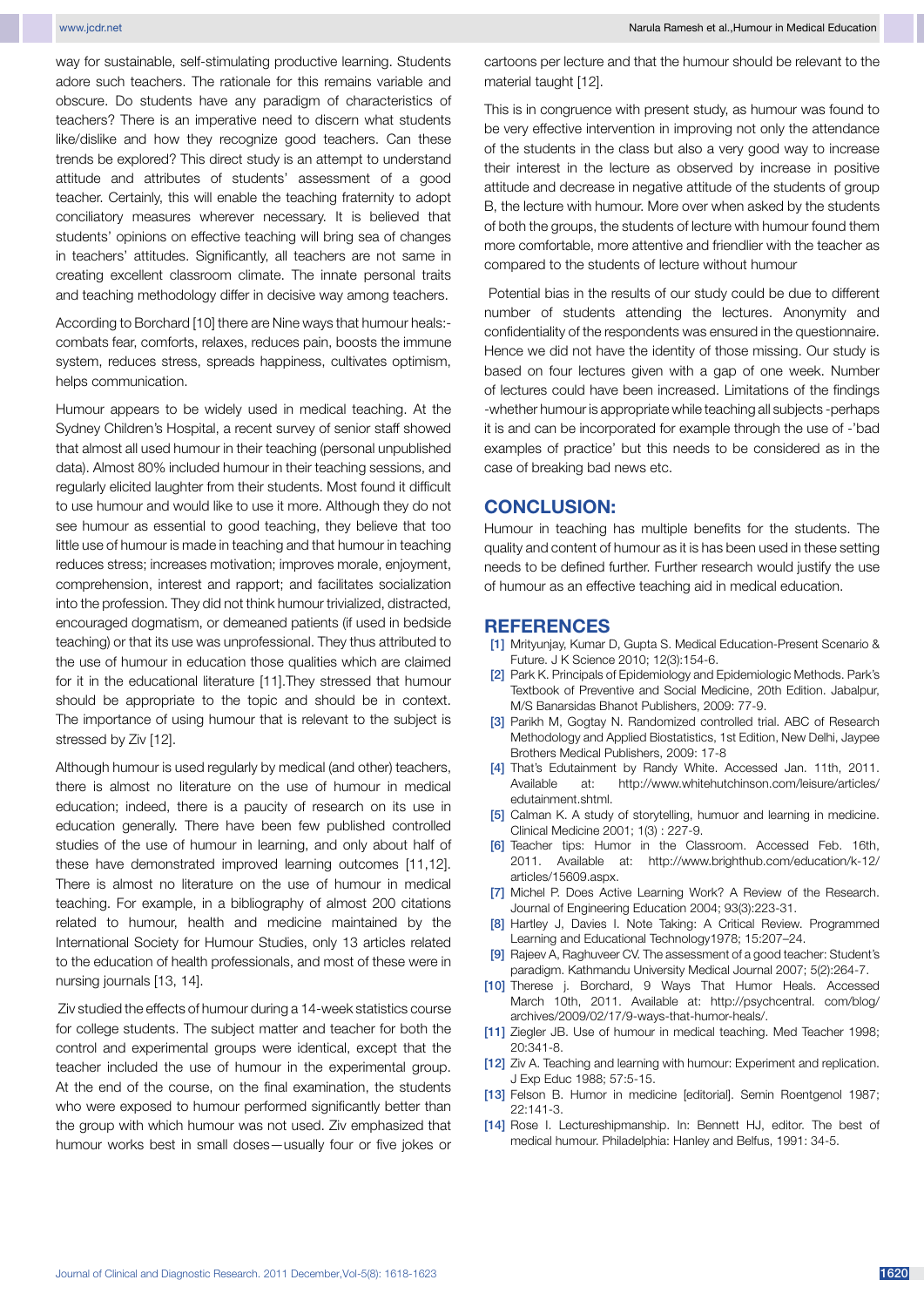|                                     |                                                        | <b>Group A</b>                                        |       | <b>Group B</b>                               |       |                                   |                              |                                              |       |                                      |       |
|-------------------------------------|--------------------------------------------------------|-------------------------------------------------------|-------|----------------------------------------------|-------|-----------------------------------|------------------------------|----------------------------------------------|-------|--------------------------------------|-------|
| SN.                                 | Grading                                                | Lecture-1<br>$(Present = 37)$<br>No.<br>$\frac{0}{0}$ |       | Lecture-4<br>$(Present = 36)$<br>$\%$<br>No. |       | SN.                               | Grading                      | Lecture-1<br>$(Present = 38)$<br>No.<br>$\%$ |       | Lecture-4<br>$(Present = 44)$<br>No. | $\%$  |
|                                     | Strongly disagree                                      | 8                                                     | 21.62 | 8                                            | 22.22 | 1                                 | Strongly disagree            | 4                                            | 10.52 | 3                                    | 6.81  |
| $\overline{2}$                      | <b>Disagree</b>                                        | 10                                                    | 27.02 | 9                                            | 25.00 | $\overline{2}$                    | <b>Disagree</b>              | 6                                            | 15.78 | 5                                    | 11.36 |
| 3                                   | Neither agree or<br>disagree                           | 9                                                     | 24.32 | 10                                           | 27.77 | 3                                 | Neither agree or<br>disagree | 8                                            | 21.05 | 6                                    | 13.63 |
| $\overline{4}$                      | Agree                                                  | 6                                                     | 16.21 | 5                                            | 13.88 | $\overline{4}$                    | Agree                        | 10                                           | 26.31 | 18                                   | 40.90 |
| 5                                   | Strongly agree                                         | $\overline{4}$                                        | 10.81 | 4                                            | 11.11 | 5                                 | Strongly agree               | 10                                           | 26.31 | 12                                   | 27.27 |
| $X^2 = .147$ , df = 3, p > .05, NS. |                                                        |                                                       |       |                                              |       | $X^2 = 2.55$ , df = 3, p > .05 NS |                              |                                              |       |                                      |       |
|                                     | <b>Table/Fig-11:</b> - I grasped the lecture of today. |                                                       |       |                                              |       |                                   |                              |                                              |       |                                      |       |

|                |                                                         | <b>Group A</b>                                        |       | <b>Group B</b>                               |                                     |                |                              |                                              |       |                                      |       |
|----------------|---------------------------------------------------------|-------------------------------------------------------|-------|----------------------------------------------|-------------------------------------|----------------|------------------------------|----------------------------------------------|-------|--------------------------------------|-------|
| SN.            | Grading                                                 | Lecture-1<br>$(Present = 37)$<br>$\frac{0}{0}$<br>No. |       | Lecture-4<br>$(Present = 36)$<br>$\%$<br>No. |                                     | SN.            | Grading                      | Lecture-1<br>$(Present = 38)$<br>No.<br>$\%$ |       | Lecture-4<br>$(Present = 44)$<br>No. | $\%$  |
|                | Strongly disagree                                       | 12                                                    | 32.43 | 11                                           | 30.55                               | $\mathbf{1}$   | Strongly disagree            | 3                                            | 7.89  | 2                                    | 4.54  |
| 2              | <b>Disagree</b>                                         | 8                                                     | 21.62 | $\overline{7}$                               | 19.44                               | 2              | <b>Disagree</b>              | 5                                            | 13.15 | 3                                    | 6.81  |
| 3              | Neither agree or<br>disagree                            | 5                                                     | 13.51 | 6                                            | 16.66                               | 3              | Neither agree or<br>disagree | 8                                            | 21.05 | 6                                    | 13.63 |
| $\overline{4}$ | Agree                                                   | $\overline{7}$                                        | 18.91 | 6                                            | 16.66                               | $\overline{4}$ | Agree                        | 11                                           | 28.94 | 15                                   | 34.09 |
| 5              | Strongly agree                                          | 5                                                     | 13.51 | 6                                            | 16.66                               | 5              | Strongly agree               | 11                                           | 28.94 | 18                                   | 40.90 |
|                | $X^2 = .355$ , df = 4, p > .05, NS                      |                                                       |       |                                              | $X^2 = 2.86$ , df = 3, p > .05, NS. |                |                              |                                              |       |                                      |       |
|                | <b>[Table/Fig-2]:</b> - I was comfortable in the class. |                                                       |       |                                              |                                     |                |                              |                                              |       |                                      |       |

|                |                                                      |                                                       | <b>Group A</b> |                                                       |                                       | <b>Group B</b> |                              |                                              |       |                                      |       |  |
|----------------|------------------------------------------------------|-------------------------------------------------------|----------------|-------------------------------------------------------|---------------------------------------|----------------|------------------------------|----------------------------------------------|-------|--------------------------------------|-------|--|
| SN.            | Grading                                              | Lecture-1<br>$(Present = 37)$<br>$\frac{0}{0}$<br>No. |                | Lecture-4<br>$(Present = 36)$<br>$\frac{0}{0}$<br>No. |                                       | SN.            | Grading                      | Lecture-1<br>$(Present = 38)$<br>No.<br>$\%$ |       | Lecture-4<br>$(Present = 44)$<br>No. | $\%$  |  |
|                | Strongly disagree                                    | 11                                                    | 29.72          | 10                                                    | 27.77                                 | $\mathbf{1}$   | Strongly disagree            | 8                                            | 21.05 | 2                                    | 4.54  |  |
| 2              | Disagree                                             | 9                                                     | 24.32          | 9                                                     | 25.00                                 | $\overline{2}$ | Disagree                     | 8                                            | 21.05 | 4                                    | 9.09  |  |
| 3              | Neither agree or<br>disagree                         | $\overline{7}$                                        | 18.91          | 9                                                     | 25.00                                 | 3              | Neither agree or<br>disagree | 5                                            | 13.15 | 5                                    | 11.36 |  |
| $\overline{4}$ | Agree                                                | 5                                                     | 13.51          | $\overline{4}$                                        | 11.11                                 | $\overline{4}$ | Agree                        | 8                                            | 21.05 | 16                                   | 36.36 |  |
| 5              | Strongly agree                                       | 5                                                     | 13.51          | $\overline{4}$                                        | 11.11                                 | 5              | Strongly agree               | 9                                            | 23.68 | 17                                   | 38.63 |  |
|                | $X^2 = .502$ , df = 3, p > .05, NS.                  |                                                       |                |                                                       | $X^2 = 9.883$ , df = 3, p < .05, Sig. |                |                              |                                              |       |                                      |       |  |
|                | <b>[Table/Fig-3]:</b> - My attention was maintained. |                                                       |                |                                                       |                                       |                |                              |                                              |       |                                      |       |  |

|                                      |                                                       | <b>Group A</b>                               |       | <b>Group B</b>                               |       |     |                                     |                                              |       |                  |                          |  |
|--------------------------------------|-------------------------------------------------------|----------------------------------------------|-------|----------------------------------------------|-------|-----|-------------------------------------|----------------------------------------------|-------|------------------|--------------------------|--|
| SN.                                  | Grading                                               | Lecture-1<br>$(Present = 37)$<br>$\%$<br>No. |       | Lecture-4<br>$(Present = 36)$<br>$\%$<br>No. |       | SN. | Grading                             | Lecture-1<br>$(Present = 38)$<br>No.<br>$\%$ |       | Lecture-4<br>No. | $(Present = 44)$<br>$\%$ |  |
|                                      | Strongly disagree                                     |                                              | 18.91 | 9                                            | 25.00 |     | Strongly disagree                   | 5                                            | 13.15 | 3                | 6.81                     |  |
| 2                                    | <b>Disagree</b>                                       | 13                                           | 35.13 | 10                                           | 27.77 | 2   | Disagree                            |                                              | 18.42 | 5                | 11.36                    |  |
| 3                                    | Neither agree or<br>disagree                          | 10                                           | 27.02 | 11                                           | 30.55 | 3   | Neither agree or<br>disagree        | 11                                           | 28.94 | 10               | 22.72                    |  |
| $\overline{4}$                       | Agree                                                 | 3                                            | 8.10  | 3                                            | 8.33  | 4   | Agree                               |                                              | 18.42 | 13               | 29.54                    |  |
| 5                                    | Strongly agree                                        | $\overline{4}$                               | 10.81 | 3                                            | 8.33  | 5   | Strongly agree                      | 8                                            | 21.05 | 13               | 29.54                    |  |
| $X^2 = .7523$ , df = 3, p > .05, NS. |                                                       |                                              |       |                                              |       |     | $X^2 = 3.42$ , df = 3, p > .05, NS. |                                              |       |                  |                          |  |
|                                      | <b>Table/Fig-4]:</b> - - I was not afraid of teacher. |                                              |       |                                              |       |     |                                     |                                              |       |                  |                          |  |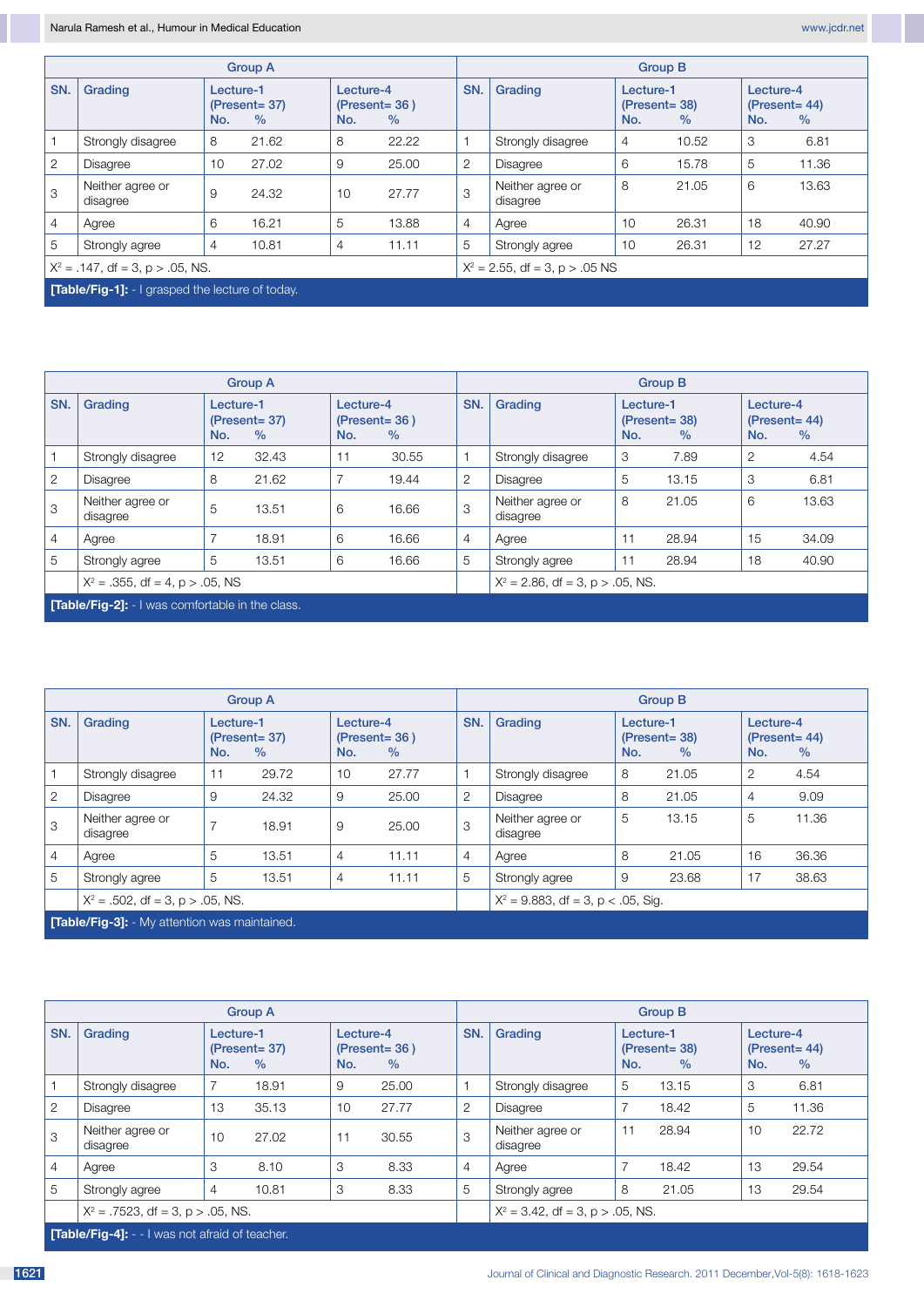|                |                                             |                                                       | <b>Group A</b> |                                              |                                                        | <b>Group B</b> |                              |                                              |       |                                      |       |  |
|----------------|---------------------------------------------|-------------------------------------------------------|----------------|----------------------------------------------|--------------------------------------------------------|----------------|------------------------------|----------------------------------------------|-------|--------------------------------------|-------|--|
| SN.            | Grading                                     | Lecture-1<br>$(Present = 37)$<br>$\frac{0}{0}$<br>No. |                | Lecture-4<br>$(Present = 36)$<br>$\%$<br>No. |                                                        | SN.            | Grading                      | Lecture-1<br>$(Present = 38)$<br>No.<br>$\%$ |       | Lecture-4<br>$(Present = 44)$<br>No. | $\%$  |  |
|                | Strongly disagree                           | 14                                                    | 37.83          | 12                                           | 33.33                                                  |                | Strongly disagree            |                                              | 18.42 | $1^*$                                | 2.27  |  |
| $\overline{2}$ | <b>Disagree</b>                             | 9                                                     | 24.32          | 11                                           | 30.55                                                  | $\overline{2}$ | Disagree                     | 6                                            | 15.78 | $+$ $*$                              | 2.27  |  |
| 3              | Neither agree or<br>disagree                | $\overline{7}$                                        | 18.91          |                                              | 19.44                                                  | 3              | Neither agree or<br>disagree | $\overline{7}$                               | 18.42 | 9                                    | 20.45 |  |
| $\overline{4}$ | Agree                                       | 3                                                     | 8.10           | 3                                            | 8.33                                                   | $\overline{4}$ | Agree                        | 9                                            | 23.68 | 13                                   | 29.54 |  |
| 5              | Strongly agree                              | $\overline{4}$                                        | 10.81          | 3                                            | 8.33                                                   | 5              | Strongly agree               | 9                                            | 23.68 | 20                                   | 45.45 |  |
|                | $X^2 = .418$ , df =3, p > .05, NS.          |                                                       |                |                                              | $X^2 = 14.49$ , df=4, p<.05, Sig.<br>*Yates correction |                |                              |                                              |       |                                      |       |  |
|                | <b>Table/Fig-5]:</b> - Teacher is friendly. |                                                       |                |                                              |                                                        |                |                              |                                              |       |                                      |       |  |

|                | Lecture-1<br><b>Negative Attitudes</b>                                          |     |                                     |                |                                            |                | <b>Positive Attitudes</b>            |     |                                     |                |                                     |  |  |
|----------------|---------------------------------------------------------------------------------|-----|-------------------------------------|----------------|--------------------------------------------|----------------|--------------------------------------|-----|-------------------------------------|----------------|-------------------------------------|--|--|
| SN.            | <b>Observations</b>                                                             | No. | Group-A<br>$(Present = 37)$<br>$\%$ |                | Group-B<br>$(Present = 38)$<br>No.<br>$\%$ |                | <b>Observations</b>                  | No. | Group-A<br>$(Present = 37)$<br>$\%$ |                | Group-B<br>$(Present = 38)$<br>$\%$ |  |  |
|                | Late comers                                                                     | 4   | 10.81                               | 3              | 7.89                                       |                | Good Posture                         | 21  | 56.76                               | 26             | 68.42                               |  |  |
| 2              | Yawning                                                                         | 8   | 21.62                               | 2              | 5.26                                       | $\overline{2}$ | Smiling faces                        | 3   | 8.11                                | 16             | 42.11                               |  |  |
| 3              | Napping                                                                         | 3   | 8.11                                | $\Omega$       | $\Omega$                                   | 3              | Eye contact                          | 8   | 21.62                               | 19             | 50                                  |  |  |
| $\overline{4}$ | Sleeping                                                                        |     | 2.70                                | $\Omega$       | $\Omega$                                   | $\overline{4}$ | Nodding                              | 5   | 13.51                               | 16             | 42.11                               |  |  |
| 5              | Whispering                                                                      | 12  | 32.43                               |                | 18.42                                      | 5              | Writing notes                        | 21  | 56.76                               | 26             | 68.42                               |  |  |
| 6              | Gossiping                                                                       | 8   | 21.62                               | $\overline{4}$ | 10.52                                      | 6              | <b>Asking Questions</b>              |     | 2.70                                | $\overline{4}$ | 10.53                               |  |  |
|                | $X = 3.168$ , df= 5, P > 05, NS.                                                |     |                                     |                |                                            |                | $X^2 = 8.864$ , df = 5, P > .05, NS. |     |                                     |                |                                     |  |  |
|                | <b>Table/Fig-61:</b> - Attitude of students of group $A \& B$ in lecture $-I$ . |     |                                     |                |                                            |                |                                      |     |                                     |                |                                     |  |  |

|                | Lecture-4<br><b>Negative Attitudes</b>                                                                                                                                                                                               |                |                                              |          |                                                   |                | <b>Positive Attitudes</b> |                                            |             |                |                          |  |  |
|----------------|--------------------------------------------------------------------------------------------------------------------------------------------------------------------------------------------------------------------------------------|----------------|----------------------------------------------|----------|---------------------------------------------------|----------------|---------------------------|--------------------------------------------|-------------|----------------|--------------------------|--|--|
| SN.            | <b>Observations</b>                                                                                                                                                                                                                  | No.            | Group-A<br>$(Present = 36)$<br>$\frac{0}{0}$ |          | SN.<br>Group-B<br>$(Present = 44)$<br>$\%$<br>No. |                | <b>Observations</b>       | Group-A<br>$(Present = 36)$<br>No.<br>$\%$ |             | Group-B<br>No. | $(Present = 44)$<br>$\%$ |  |  |
|                | Late comers                                                                                                                                                                                                                          | 5              | 13.89                                        | 2        | 4.55                                              |                | Good Posture              | 20                                         | 55.56       | 30             | 68.18                    |  |  |
| $\overline{2}$ | Yawning                                                                                                                                                                                                                              |                | 19.44                                        |          | 2.27                                              | $\overline{2}$ | Smiling faces             | 2                                          | 5.56        | 22             | 50                       |  |  |
| 3              | Napping                                                                                                                                                                                                                              | $\overline{4}$ | 11.11                                        | $\Omega$ | $\Omega$                                          | 3              | Eye contact               | 9                                          | 25          | 26             | 59.09                    |  |  |
| $\overline{4}$ | Sleeping                                                                                                                                                                                                                             | $\overline{2}$ | 5.56                                         | $\Omega$ | $\Omega$                                          | $\overline{4}$ | Nodding                   | 6                                          | 16.67       | 18             | 40.91                    |  |  |
| 5              | Whispering                                                                                                                                                                                                                           | 13             | 36.11                                        | 3        | 6.82                                              | 5              | Writing notes             | 20                                         | 55.56       | 36             | 81.82                    |  |  |
| 6              | Gossiping                                                                                                                                                                                                                            | 9              | 25                                           |          | 2.27                                              | 6              | <b>Asking Questions</b>   | $\Omega$                                   | $\mathbf 0$ | 5              | 11.36                    |  |  |
|                | $X^2 = 2.496$ , df=5, P > .05, NS.                                                                                                                                                                                                   |                |                                              |          | $X^2 = 11.453$ , df=5, P < .05 Sig.               |                |                           |                                            |             |                |                          |  |  |
|                | <b>President and the state of the state of the state of the state of the state of the state of the state of the state of the state of the state of the state of the state of the state of the state of the state of the state of</b> |                |                                              |          |                                                   |                |                           |                                            |             |                |                          |  |  |

**[Table/Fig-7]:** Attitude of students of group A & B in lecture-4.



**[Table/Fig-8]:** showing images of both groups for comparison.